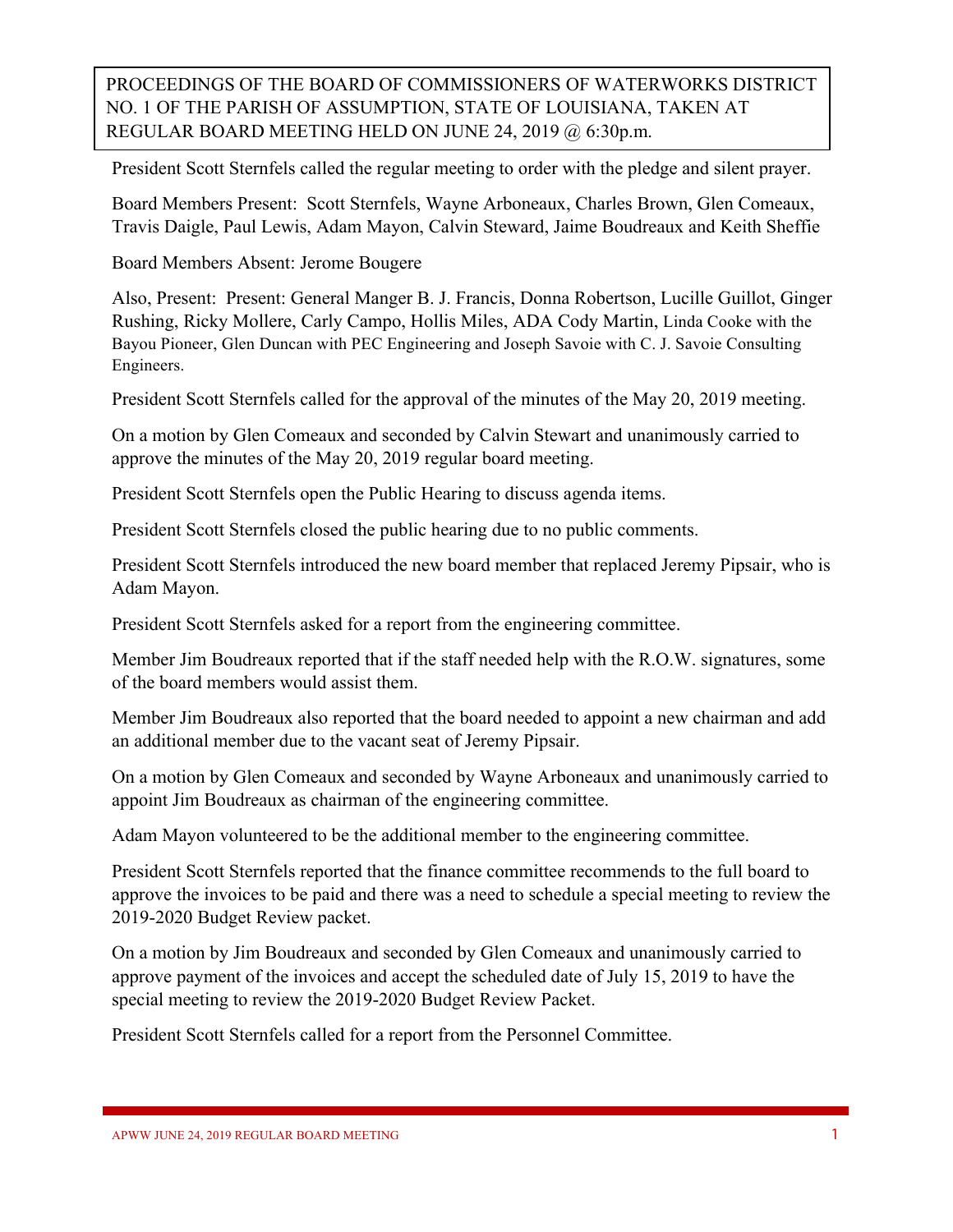Travis Daigle reported the committee reviewed the resumes of candidates and asked the GM B. J. Francis to contact several of them to get an amount of how much they are expecting to be paid for the Operations Manager position before they begin interviews.

President Scott Sternfels called for District Reports.

Rickey Mollere presented a leak report to the board as requested and explained the progression of the report.

Glen Comeaux inquired of a leak on David Drive and the estimated date of repairs.

Rickey Mollere stated that it was scheduled for Monday, July 1, 2019.

President Scott Sternfels called for Plant Updates:

Ginger Rushing reported that: 1) Loop 2 Raw water pump and motor are being serviced, 2) with the upcoming installation of an actuator and valve, the plant staff will be able to operate Labadieville Pump Station from the control lab at the plant, 3) May's report card and the flushing report were given to board members.

President Scott Sternfels asked for report on Optimizing Water Loss.

GM B. J. Francis reported that this is work in progress.

President Scott Sternfels asked that the July 22, 2019 meeting be reschedule Monday, July 29, 2019.

Suggested action items for July 29, 2019 board meeting.

• Report on active and inactive meter reading. (Glen Comeaux)

President Scott Sternfels called to add bids for hydrant, janitorial, fuel and lawn care to the agenda.

On a motion by Charles Brown and seconded by Wayne Arboneaux and unanimously carried to add the items to the agenda.

• Fire Hydrant bid for six months:

On a motion by Glen Comeaux and seconded by Keith Sheffie and unanimously carried to accept the lowest bidders on each item listed for the hydrant work.

• Fuel: One Year

On a motion by Travis Daigle and seconded by Glen Comeaux and unanimously carried to accept the bid from Roland Distributors who was the only bidder.

• Official Journal: One Year

On a motion by Calvin Steward and seconded by Wayne Arboneaux and unanimously carried to accept the bid from the Bayou Pioneer.

• Janitorial Services: One Year